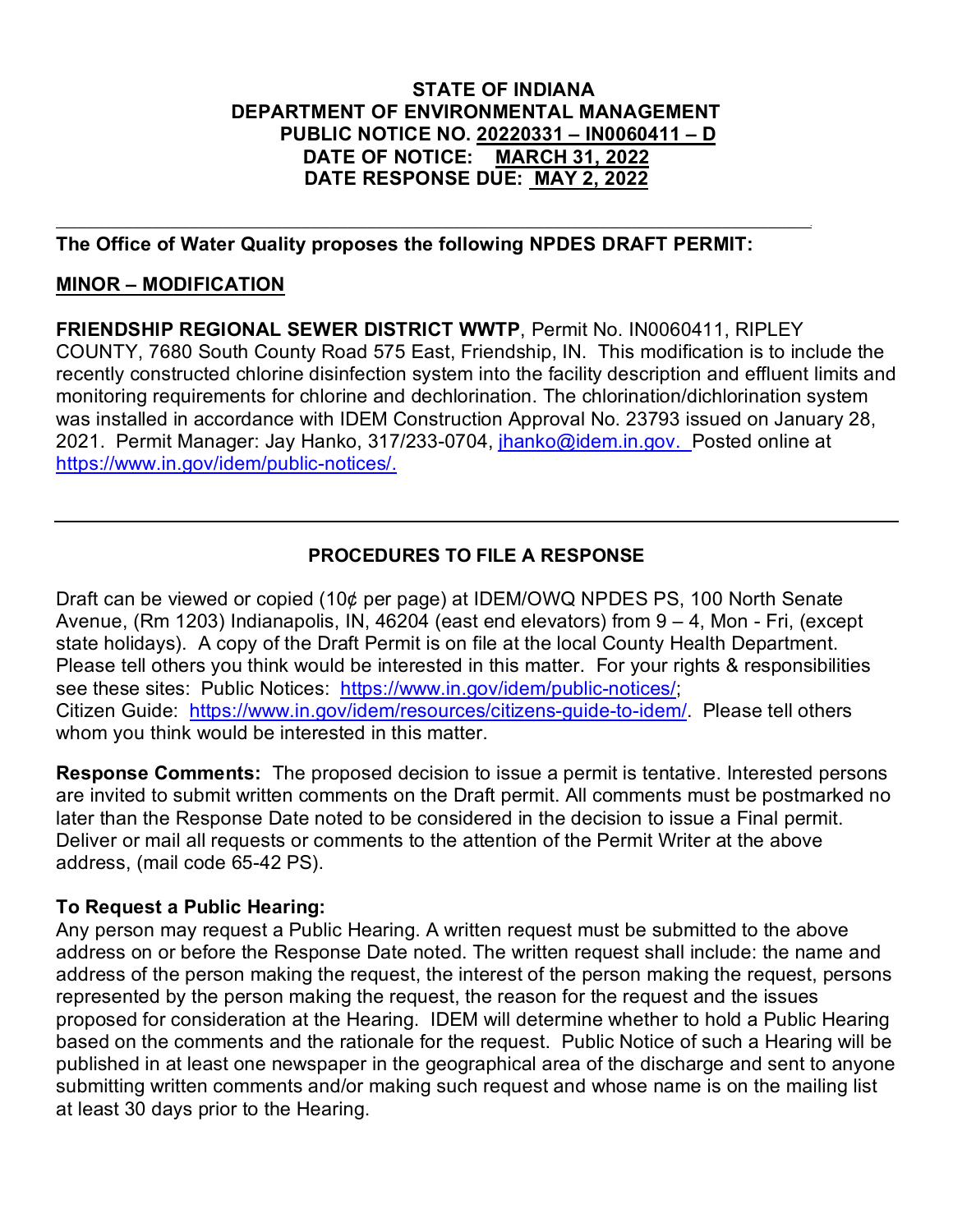

**INDIANA DEPARTMENT OF ENVIRONMENTAL MANAGEMENT**

*We Protect Hoosiers and Our Environment.*

100 N. Senate Avenue • Indianapolis, IN 46204

(800) 451-6027 • (317) 232-8603 • www.idem.IN.gov

**Eric J. Holcomb Brian C. Rockensuess** *Governor Commissioner* 

March 31, 2022

VIA ELECTRONIC MAIL

Mr. Glen Kamman, Board President Friendship Regional Sewer District P.O. Box 21 Friendship, Indiana 47021

Dear Mr. Kamman:

 Re:Draft Modification NPDES Permit No. IN0060411 Friendship Regional Sewer District WWTP Ripley County

 Your request for permit modification, submitted March 9, 2022, has been reviewed and processed in accordance with rules adopted under 327 IAC 5. Enclosed is the draft modification of NPDES Permit No. IN0060411 which applies to the discharge from the Friendship Regional Sewer District Wastewater Treatment Plant (WWTP). The enclosed Pages 1 through 4 of 28 are intended to replace the corresponding pages in the facility's current permit.

Pursuant to IC 13-15-5-1, IDEM will publish the draft permit document online at [https://www.in.gov/idem/public-notices/.](https://www.in.gov/idem/public-notices/) Additional information on public participation can be found in the "Citizens' Guide to IDEM", available at [https://www.in.gov/idem/resources/citizens-guide-to-idem/.](https://www.in.gov/idem/resources/citizens-guide-to-idem/)

 Please review this document carefully and become familiar with the proposed terms and conditions. Comments concerning the draft permit should be submitted in accordance with the procedure outlined in the enclosed public notice form. If you have any questions concerning this modification, please contact Jay Hanko at 317/233-0704 or Jhanko@idem.IN.gov.

Sincerely,

Lég<sup>& Vos</sup>

Leigh Voss, Chief Municipal NPDES Permits Section Office of Water Quality

**Enclosures** 

cc: Anthony J. Wood, Certified Operator Brady Dryer, Commonwealth Engineers, Inc.

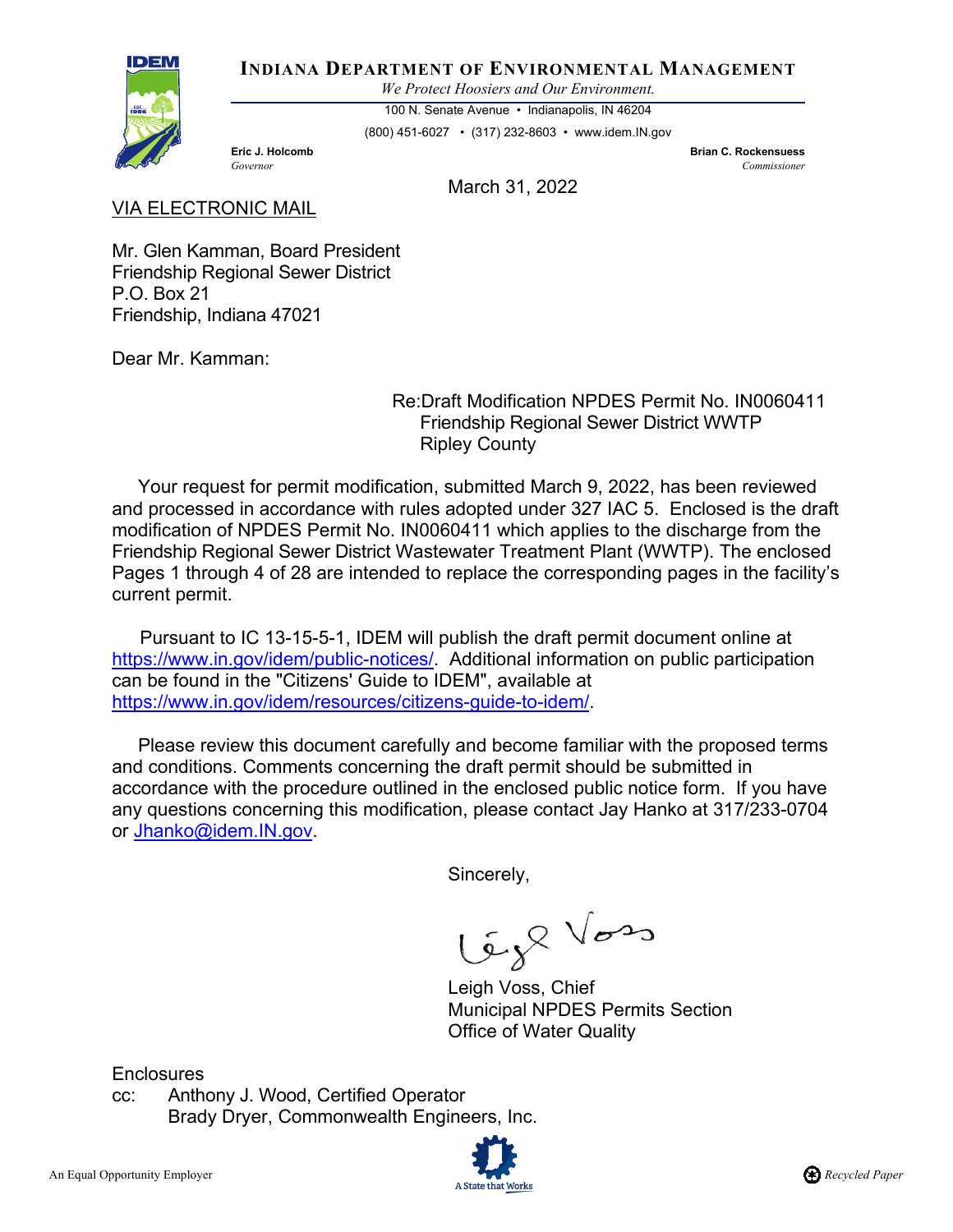Page 1 of 28 Permit No. IN0060411 Revised

## STATE OF INDIANA

# DEPARTMENT OF ENVIRONMENTAL MANAGEMENT

# AMENDED AUTHORIZATION TO DISCHARGE UNDER THE

# NATIONAL POLLUTANT DISCHARGE ELIMINATION SYSTEM

In compliance with the provisions of the Federal Water Pollution Control Act, as amended, (33 U.S.C. 1251 et seq., the "Clean Water Act") or (CWA), and IDEMs authority under IC 13-5, the Indiana Department of Environmental Management (IDEM) is issuing this permit to the

# **FRIENDSHIP REGIONAL SEWER DISTRICT**

hereinafter referred to as "the permittee." The permittee owns and/or operates the **Friendship Regional Sewer District Wastewater Treatment Plant**, a minor municipal wastewater treatment plant located at 7680 South County Road 575 East, Friendship, Indiana in Ripley County. The permittee is hereby authorized to discharge from the outfalls identified in Part I of this permit to receiving waters named Laughery Creek in accordance with the effluent limitations, monitoring requirements, and other conditions set forth in the permit. This permit may be revoked for the nonpayment of applicable fees in accordance with IC 13-18-20.

The permit, as issued on December 26, 2019 is hereby amended as contained herein. The amended provisions shall become effective on \_\_\_\_\_\_\_\_\_\_\_\_\_\_\_\_\_\_\_\_\_. All terms and conditions of the permit not modified at this time remain in effect. Further, any existing condition or term affected by the modifications will remain in effect until the modified provisions become effective.

This permit and authorization to discharge, as amended, shall expire at midnight, April 30, 2025. In order to receive authorization to discharge beyond the date of expiration, the permittee shall submit such information and forms as are required by the Indiana Department of Environmental Management no later than 180 days prior to the date of expiration.

Issued on **Interprettive Connect Act Connect** for the Indiana Department of Environmental Management.

\_\_\_\_\_\_\_\_\_\_\_\_\_\_\_\_\_\_\_\_\_\_\_\_\_\_\_\_\_\_ Leigh Voss, Chief Municipal NPDES Permits Section Office of Water Quality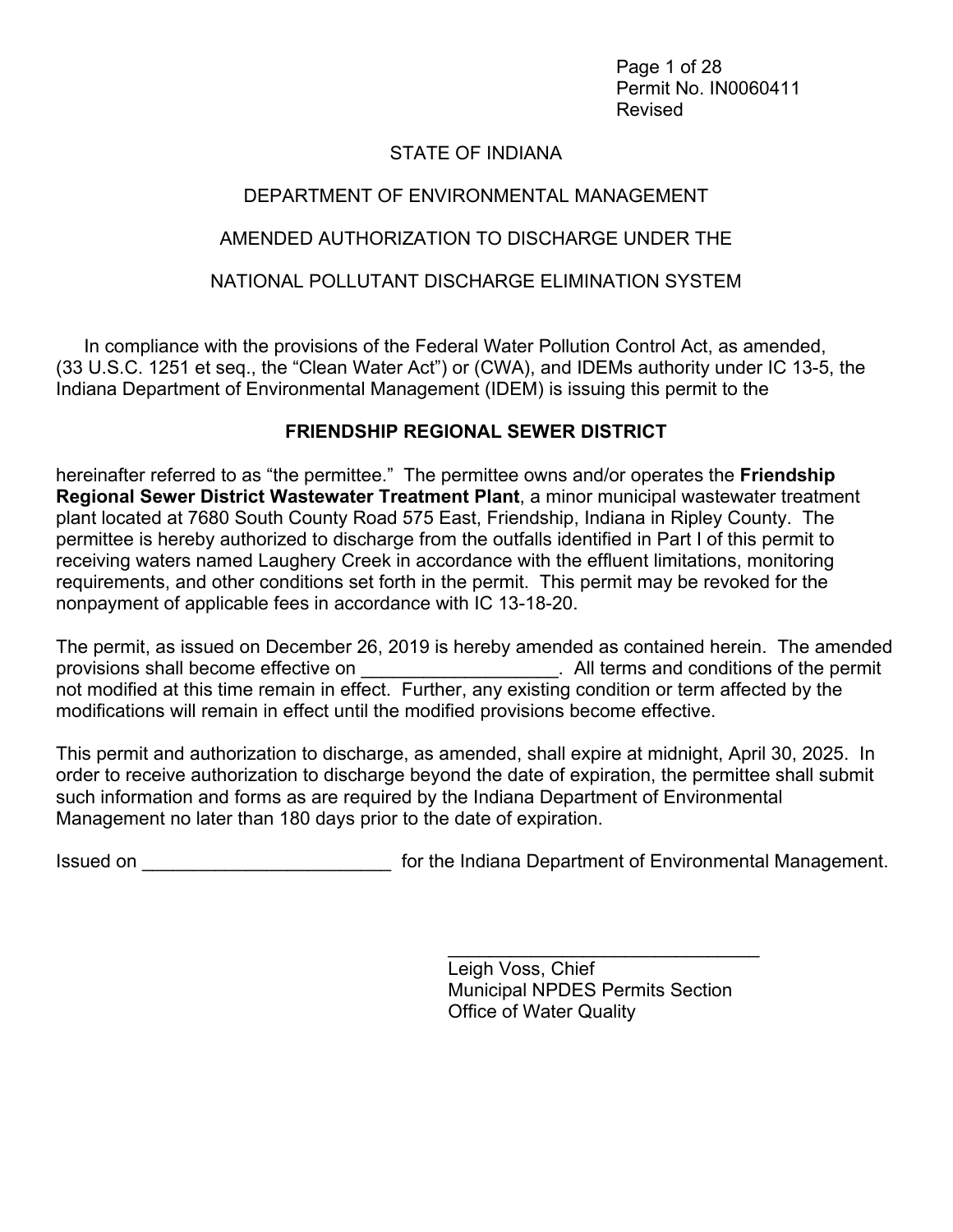Page 2 of 28 Permit No. IN0060411 Revised

### TREATMENT FACILITY DESCRIPTION

The permittee currently operates a Class I-SP, 0.03 MGD two-cell controlled discharge waste stabilization lagoon facility consisting of a screen and macerator, an influent flow meter, a flow splitter box, a chlorination/dechlorination contact tank, an effluent flow meter, and a stream flow staff gauge.

The chlorination/dechlorination was installed in accordance with IDEM Construction Approval No. 23793 issued on January 28, 2021.

The collection system is comprised of 100% separate sanitary sewers by design with no overflow or bypass points.

### PART I

### A. EFFLUENT LIMITATIONS AND MONITORING REQUIREMENTS

The permittee is authorized to discharge from the outfall listed below in accordance with the terms and conditions of this permit. The permittee shall take samples and measurements at a location representative of each discharge to determining whether the effluent limitations have been met. Refer to Part I.B. of this permit for additional monitoring and reporting requirements.

1. Beginning on the effective date of this permit, the permittee is authorized to discharge from Outfall 001, which is located at Latitude: 38° 57' 55" N, Longitude: 85° 08' 17" W. The discharge is subject to the following requirements.

|                       | <b>Quantity or Loading</b> |                   |              | <b>Quality or Concentration</b> |                   |                       | <b>Monitoring Requirements</b>         |                    |
|-----------------------|----------------------------|-------------------|--------------|---------------------------------|-------------------|-----------------------|----------------------------------------|--------------------|
| <b>Parameter</b>      | <b>Monthly</b><br>Average  | Weekly<br>Average | <b>Units</b> | <b>Monthly</b><br>Average       | Weekly<br>Average | <b>Units</b>          | <b>Measurement</b><br><b>Frequency</b> | <b>Sample Type</b> |
| Stream Flow [1]       | Report                     | ----              | <b>MGD</b>   | ----                            | ----              | ----                  | Daily*                                 | Gauge              |
| Influent Flow [1]     | Report                     | ----              | <b>MGD</b>   | ----                            | ----              | ----                  | 5 X Weekly                             | 24-Hr. Total       |
| Effluent Flow [1]     | Report                     | ----              | <b>MGD</b>   | ----                            | ----              | $\qquad \qquad - - -$ | Daily*                                 | 24-Hr. Total       |
| CBOD <sub>5</sub> [2] | ----                       | ----              | lbs/day      | 25                              | 40                | mq/l                  | Weekly                                 | Grab               |
| <b>TSS [2]</b>        | ----                       | ----              | lbs/day      | 70                              | 105               | mq/l                  | Weekly                                 | Grab               |
| Ammonia-nitrogen [2]  | ----                       | ----              | lbs/day      | 5.3                             | 8.0               | mq/l                  | Weekly                                 | Grab               |

#### TABLE 1

#### TABLE 2

|                                | <b>Quality or Concentration</b> |                           |                                |              | <b>Monitoring Requirements</b>   |                              |
|--------------------------------|---------------------------------|---------------------------|--------------------------------|--------------|----------------------------------|------------------------------|
| <b>Parameter</b>               | <b>Daily</b><br><b>Minimum</b>  | <b>Monthly</b><br>Average | <b>Daily</b><br><b>Maximum</b> | <b>Units</b> | <b>Measuremen</b><br>t Frequency | <b>Sample</b><br><b>Type</b> |
| Effluent/Stream Ratio [1]      | ----                            |                           | 0.10                           |              | Daily*                           | -----                        |
| pH [2][3][4]                   | 6.0                             | ----                      | 9.0                            | S.U.         | Weekly                           | Grab                         |
| <b>Total Residual Chlorine</b> |                                 |                           |                                |              |                                  |                              |
| Final [5]                      | ----                            | 0.01                      | 0.02                           | mq/l         | Weekly                           | Grab                         |
| $E.$ coli [6]                  | ----                            | 125 [7]                   | 235 [8]                        | cfu/100 ml   | Weekly                           | Grab                         |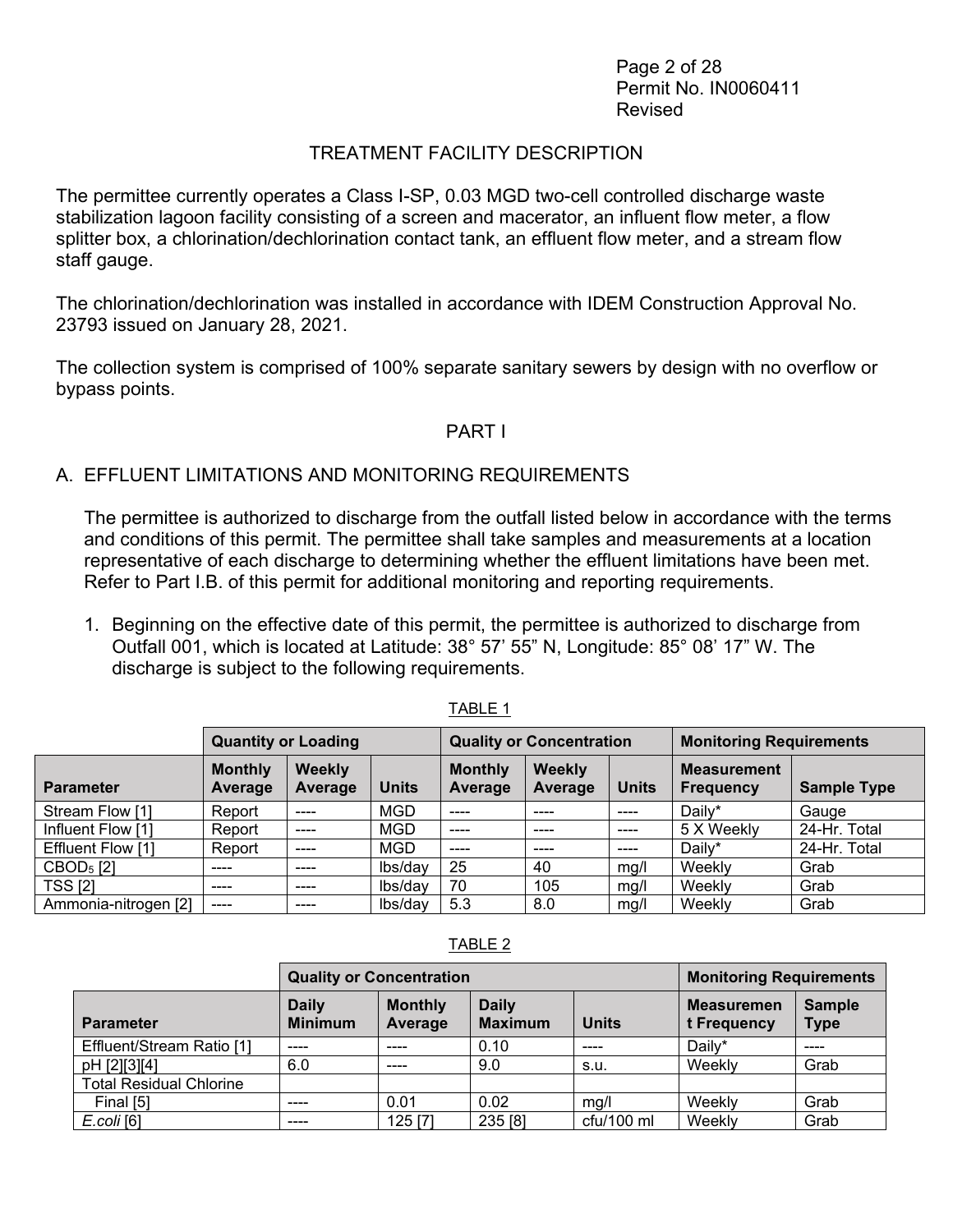\*Monitoring of stream flow and effluent flow is required daily, when discharging.

[1] Pursuant to 327 IAC 5 10 3(a), municipal wastewater treatment facilities with multiple cell waste stabilization ponds operating as controlled discharges may discharge at any time provided effluent limits and all other conditions of this permit are met and the daily discharge flow rate does not exceed one-tenth (1/10) of the stream flow of the receiving stream. The actual stream flow must be measured upstream of the treatment facility discharge with a gauging station installed and maintained by the permittee upstream of the facility discharge point. The permittee must regulate the facility's discharge such that the discharge flow does not exceed one-tenth (1/10) of the measured stream flow. Flow measurement is required per 327 IAC 5 2 13. In addition to the gauging station, flow meters must be utilized to measure both the influent and the effluent. Influent flow is to be reported five times weekly on the Monthly Report of Operation regardless of discharge. The gauging station and the flow meters shall be calibrated by the permittee as often as necessary to provide accurate and reliable data, but at least once every twelve months. The permittee shall send the resulting calibration curve or table to the following address no later than October 1 of each year:

Indiana Department of Environmental Management Office of Water Quality – Rm 1255 Compliance Data Section 100 North Senate Ave. Indianapolis, Indiana 46204-2251

- [2] Monitoring of effluent to determine compliance with the effluent limitations is required during periods of discharge. Additionally, it is recommended that CBOD5, TSS, ammonia-nitrogen, and pH samples be analyzed before discharge commences after a prolonged storage period so that the permittee may determine prior to discharge, that the effluent limits would be met. **Influent monitoring for CBOD5, TSS, ammonia-nitrogen, and pH is required monthly, regardless of discharge. The influent monitoring data shall be reported on the Monthly Report of Operations (MRO) form.**
- [3] If the permittee collects more than one grab sample on a given day for pH, the values shall not be averaged for reporting daily maximums or daily minimums. The permittee must report the individual minimum and the individual maximum pH value of any sample during the month on the Monthly Report of Operation forms.
- [4] In accordance with 327 IAC 2-1-6(b)(2), the pH of the effluent may not exceed nine (9.0) s.u. as a daily maximum, except in the case of daily fluctuations attributable to photosynthetic activity. Notice of such conditions must accompany the monthly DMR form for each day the pH exceeds 9.0 s.u.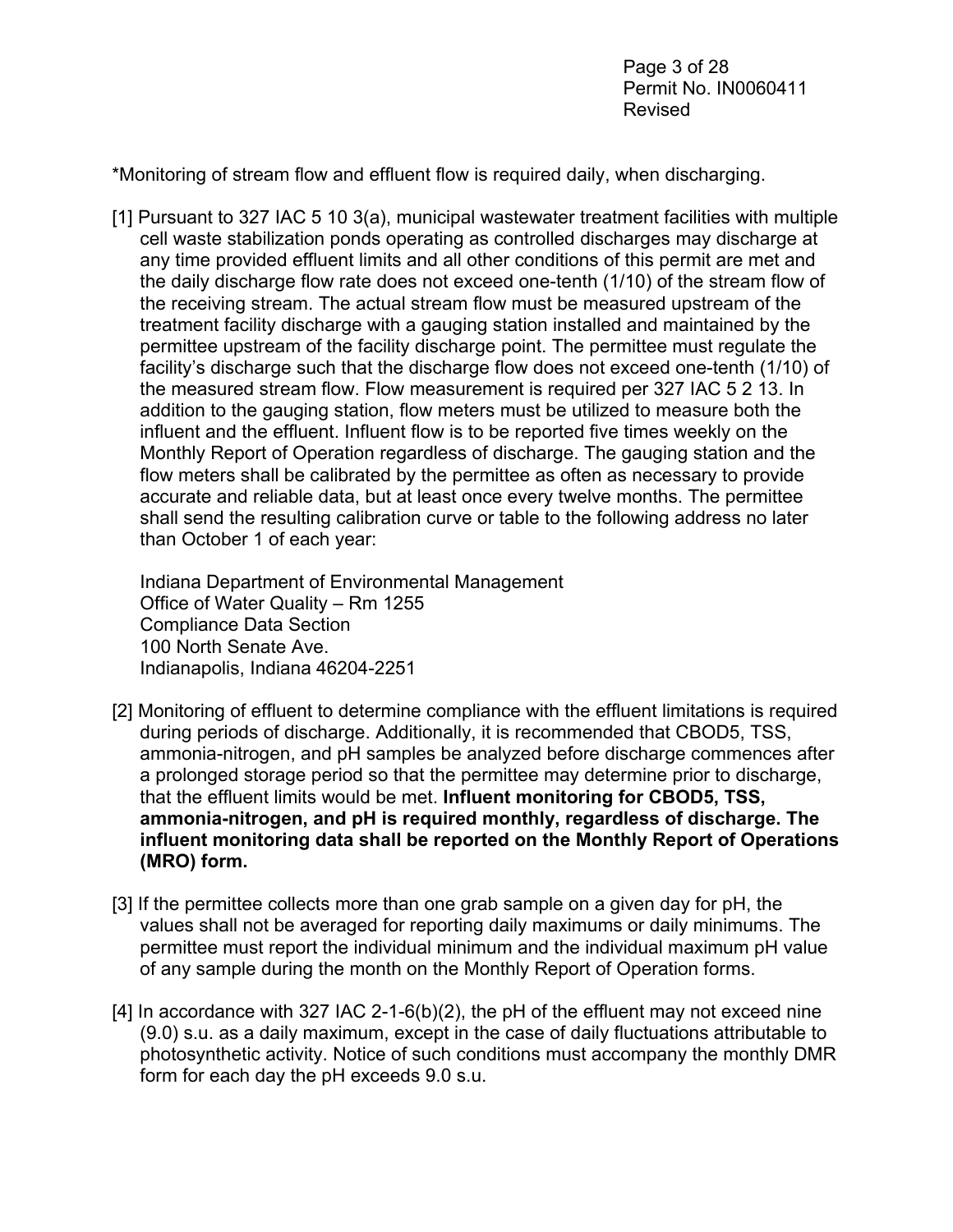[5] In accordance with 327 IAC 5 2 11.1(f), compliance with this permit will be demonstrated if the measured effluent concentrations are less than the limit of quantitation (0.06 mg/l). If the measured effluent concentrations are above the water quality-based permit limitations and above the Limit of Detection (LOD) specified by the permit in any of three (3) consecutive analyses or any five (5) out of nine (9) analyses, the permittee is required to reevaluate its chlorination/dechlorination practices to make any necessary changes to assure compliance with the permit limitation for TRC. These records must be retained in accordance with the record retention requirements of Part I.B.8 of this permit.

Effluent concentrations greater than or equal to the LOD but less than the Limit of Quantitation (LOQ), shall be reported on the discharge monitoring report forms as the measured value. A note must be included with the DMR indicating that the value is not quantifiable. Effluent concentrations less than the limit of detection shall be reported on the discharge monitoring report forms as less than the value of the limit of detection. For example, if a substance is not detected at a concentration of 0.01 mg/l, report the value as < 0.01 mg/l. At present, two methods are considered to be acceptable to IDEM, amperometric and DPD colorimetric methods, for chlorine concentrations at the level of 0.06 mg/l

| Parameter | LOD         | LOQ         |
|-----------|-------------|-------------|
| Chlorine  | $0.02$ mg/l | $0.06$ mg/l |

### Case-Specific MDL

The permittee may determine a case-specific Method Detection Level (MDL) using one of the analytical methods specified above, or any other test method which is approved by IDEM prior to use. The MDL shall be derived by the procedure specified for MDLs contained in 40 CFR Part 136, Appendix B, and the limit of quantitation shall be set equal to 3.18 times the MDL. Other methods may be used if first approved by the U.S. EPA and IDEM.

- [6] The effluent shall be disinfected on a continuous basis such that violations of the applicable bacteriological limitations (*E. coli*) do not occur from April 1 through October 31, annually. The *Escherichia coli* (*E. coli*) limitations apply from April 1 through October 31 annually.
- [7] The monthly average *E. coli* value shall be calculated as a geometric mean. Per 327 IAC 5-10-6, the concentration of *E. coli* shall not exceed one hundred twenty-five (125) cfu or mpn per 100 milliliters as a geometric mean of the effluent samples taken in a calendar month. No samples may be excluded when calculating the monthly geometric mean.
- [8] If less than ten samples are taken and analyzed for *E. coli* in a calendar month, no samples may exceed two hundred thirty-five (235) cfu or mpn as a daily maximum. However, when ten (10) or more samples are taken and analyzed for *E. coli* in a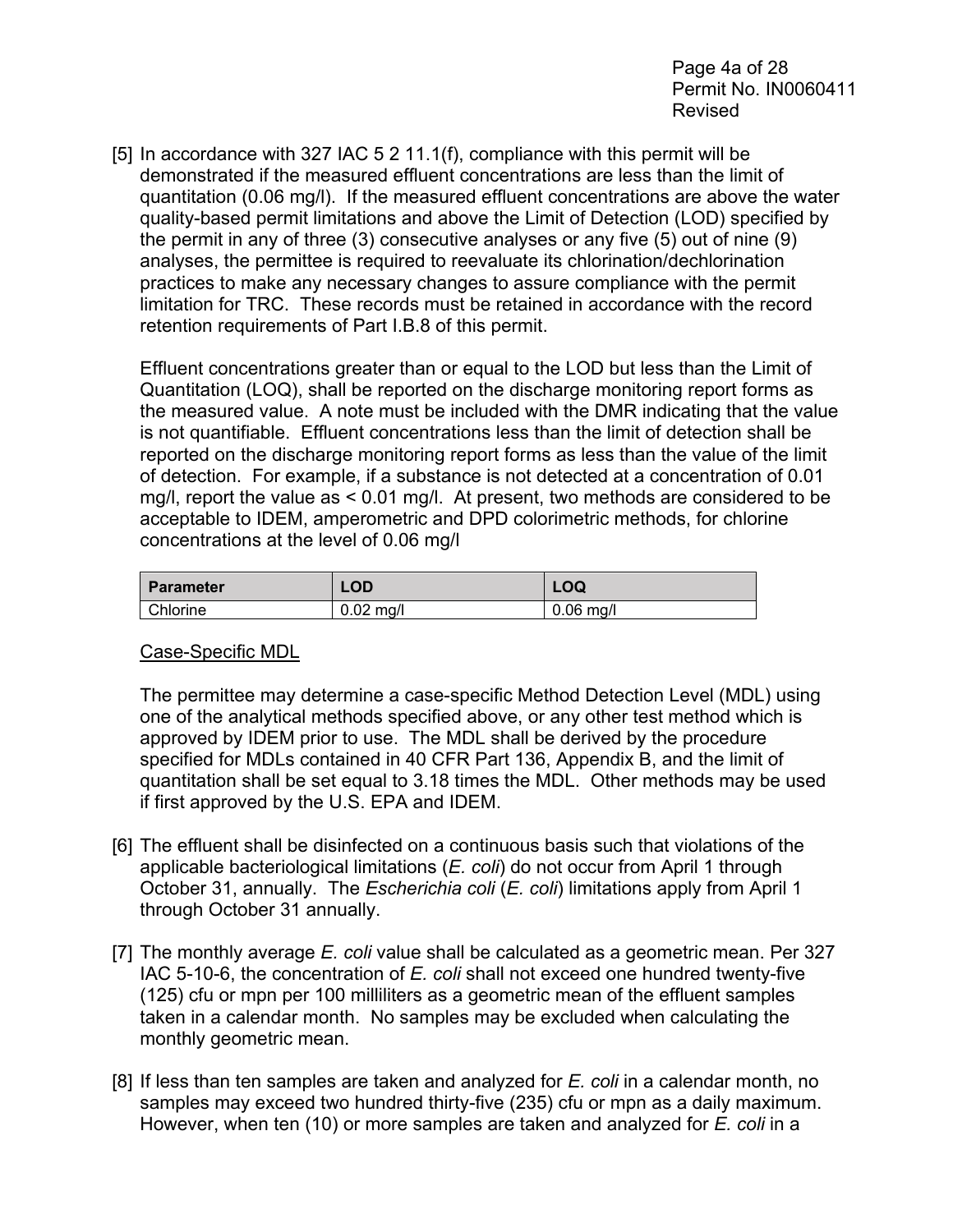Page 4 of 28 Permit No. IN0060411 Revised

calendar month, not more than ten percent (10%) of those samples may exceed two hundred thirty-five (235) cfu or mpn as a daily maximum. When calculating ten percent, the result must not be rounded up. In reporting for compliance purposes on the Discharge Monitoring Report (DMR) form, the permittee shall record the highest non-excluded value for the daily maximum.

2. Minimum Narrative Limitations

At all times the discharge from any and all point sources specified within this permit shall not cause receiving waters:

- a. including the mixing zone, to contain substances, materials, floating debris, oil, scum or other pollutants:
	- (1) that will settle to form putrescent or otherwise objectionable deposits;
	- (2) that are in amounts sufficient to be unsightly or deleterious;
	- (3) that produce color, visible oil sheen, odor, or other conditions in such degree as to create a nuisance;
	- (4) which are in amounts sufficient to be acutely toxic to, or to otherwise severely injure or kill aquatic life, other animals, plants, or humans;
	- (5) which are in concentrations or combinations that will cause or contribute to the growth of aquatic plants or algae to such a degree as to create a nuisance, be unsightly, or otherwise impair the designated uses.
- b. outside the mixing zone, to contain substances in concentrations which on the basis of available scientific data are believed to be sufficient to injure, be chronically toxic to, or be carcinogenic, mutagenic, or teratogenic to humans, animals, aquatic life, or plants.

# **REMAINDER OF PAGE INTENTIONALLY LEFT BLANK**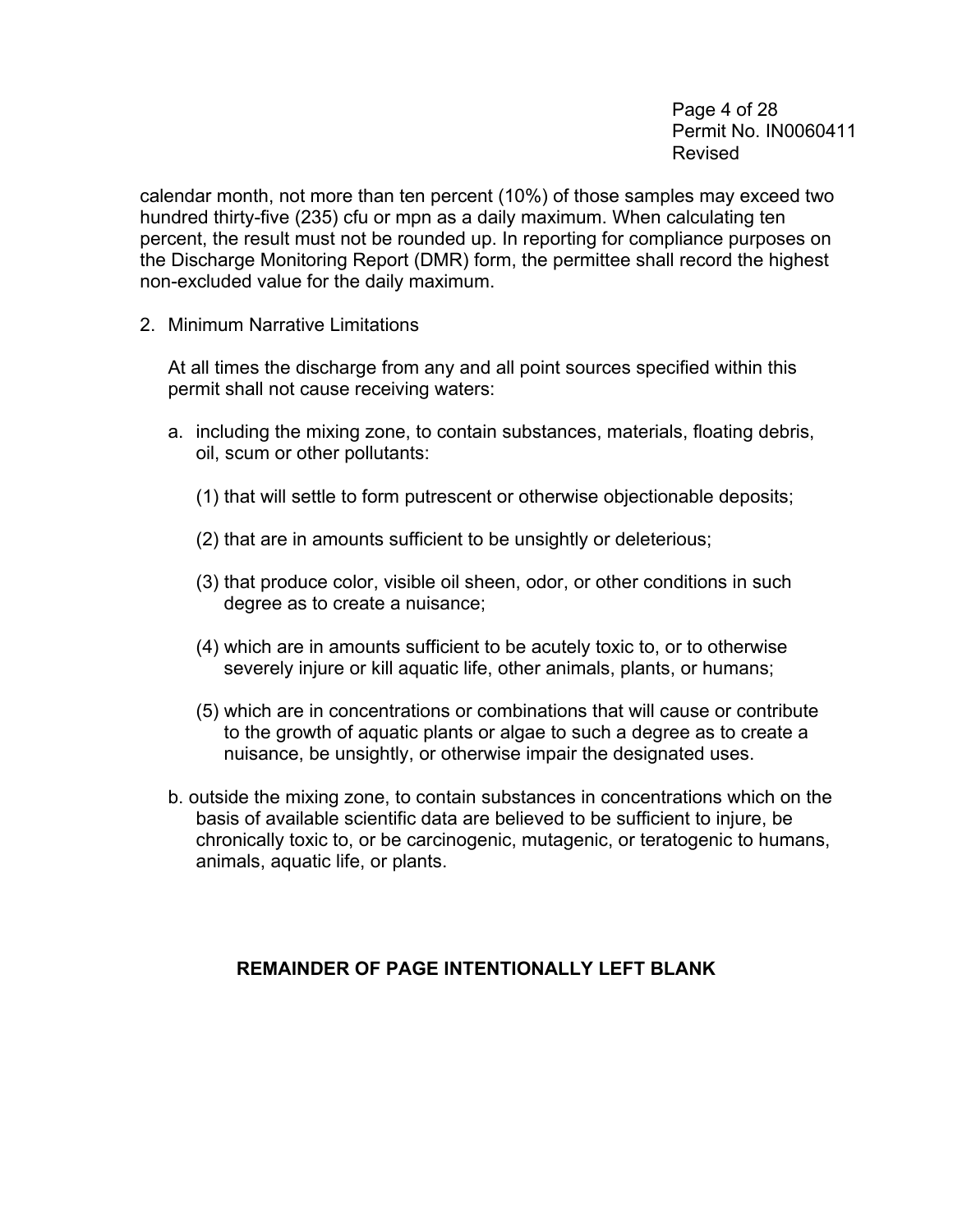| <b>National Pollutant Discharge Elimination System</b><br><b>Briefing Memo for</b><br><b>Friendship Regional Sewer District</b><br><b>Wastewater Treatment Plant</b><br>Draft: March 2022<br><b>Final: TBD</b> |
|----------------------------------------------------------------------------------------------------------------------------------------------------------------------------------------------------------------|
| Indiana Department of Environmental Management                                                                                                                                                                 |
| 100 North Senate Avenue                                                                                                                                                                                        |
| Indianapolis, Indiana 46204                                                                                                                                                                                    |
| (317) 232-8603                                                                                                                                                                                                 |
| Toll Free (800) 451-6027                                                                                                                                                                                       |
| www.idem.IN.gov                                                                                                                                                                                                |
|                                                                                                                                                                                                                |

| <b>Permittee:</b>                        | Mr. Glen Kamman, Board President<br><b>Friendship Regional Sewer District</b><br>P.O. Box 21<br>Friendship, Indiana 47021<br>812/621-5506<br>frsdbilling@yahoo.com |
|------------------------------------------|--------------------------------------------------------------------------------------------------------------------------------------------------------------------|
| <b>Existing Permit</b>                   | Permit Number: IN0060411                                                                                                                                           |
| Information:                             | Expiration Date: April 30, 2025                                                                                                                                    |
| <b>Facility Contact:</b>                 | Anthony J. Wood, Certified Operator<br>812/621-8770<br>woodwwtp@yahoo.com                                                                                          |
| <b>Facility Location:</b>                | 7680 South County Road 575 East<br>Friendship, Indiana<br><b>Ripley County</b>                                                                                     |
| <b>Receiving Stream:</b>                 | <b>Laughery Creek</b>                                                                                                                                              |
| <b>GLI/Non-GLI:</b>                      | Non-GLI                                                                                                                                                            |
| <b>Proposed Permit</b><br><b>Action:</b> | Modification                                                                                                                                                       |
| <b>Date Application</b><br>Received:     | March 9, 2022                                                                                                                                                      |
| <b>Facility Category</b>                 | <b>NPDES Minor Municipal</b>                                                                                                                                       |
| <b>Permit Writer:</b>                    | Jay Hanko<br>317/233-0704<br>Jhanko@idem.IN.gov                                                                                                                    |